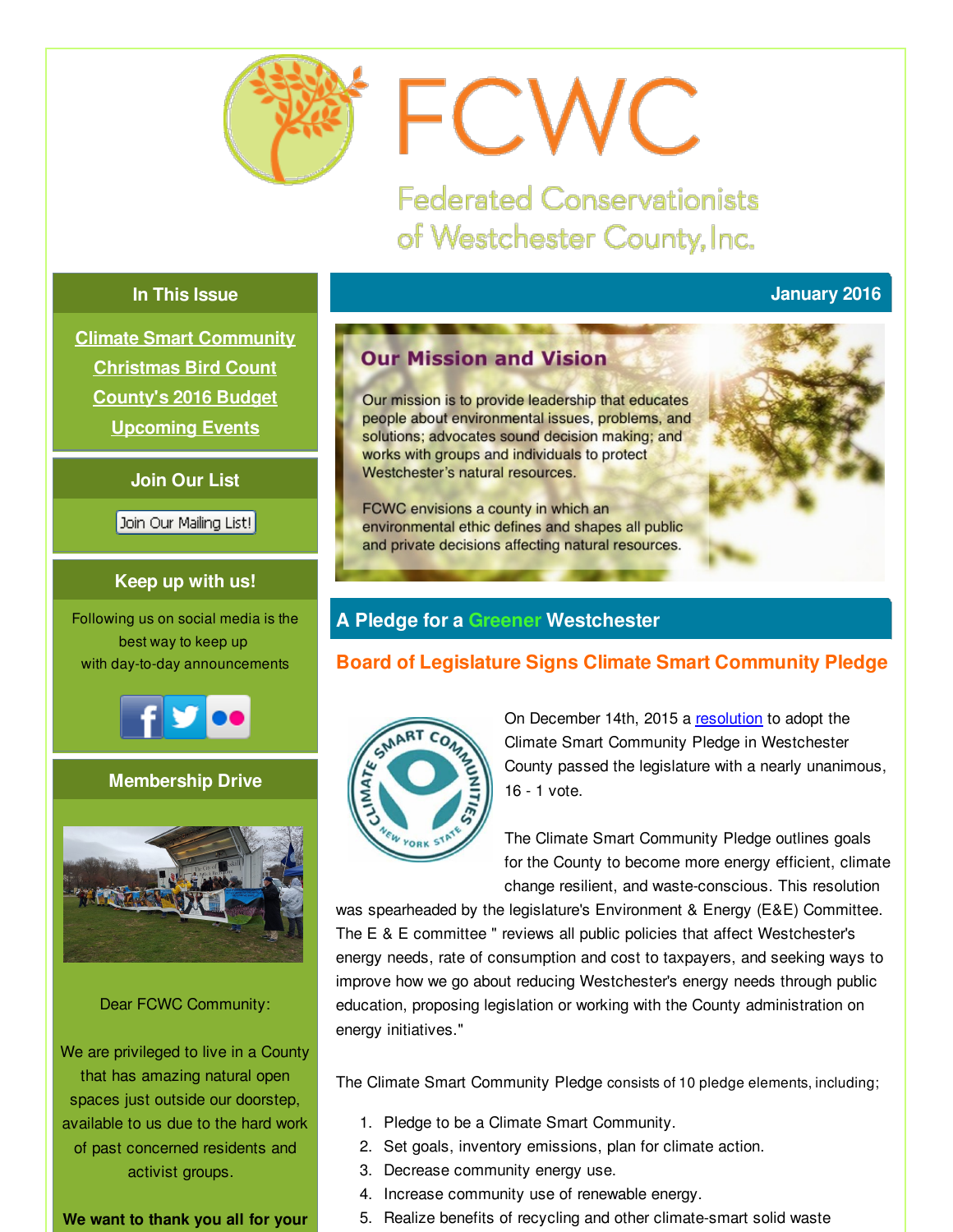**support of FCWC, and remind you of the impact you made as member.**



**[Renew](http://r20.rs6.net/tn.jsp?f=001xTfIs1d_8rqinkVslYsxYTq23kTBj8G8BXUyUMYgwrO9nI5eV8VLUjUWlr17bPINEFoDGvXF-gT2DEMqMTK9KLL-lB6CsEXNHFIU0l3w0mTMLKirepqq8bECAbLwtii4c0pbErJif5fBOoO4vX5eLCbSYXjEzEME9buvxtxJz2qOdTbL1lFLKjlG8M5vjsNQQEfS_gtM50s=&c=&ch=) today!**

**Member Organizations You have a new benefit!**

**WESTCHESTER Shared Resources Program** 

# **New Initiative by FCWC for Member Organizations**

As part of FCWC's 50th Anniversary initiatives we are introducing a FCWC Member Organization-only shared resources program.

**An online directory, this searchable list will have items organizations are willing to loan out.** This will enable better collaboration between environmental groups and smarter use of resources.

Each item will have details and contact information, allowing groups to make connections.



**[Check](http://r20.rs6.net/tn.jsp?f=001xTfIs1d_8rqinkVslYsxYTq23kTBj8G8BXUyUMYgwrO9nI5eV8VLUtp5Ya1E7gzQVSwpZgAASKhdg9s4diKFrAkLYAM0qFj0oKzqZzlUhNUC1cya9EtkOnFp5ty96wt72DSlra94YC0PvdpEzwneytPKaSwVgpsXOpPqeTfK2n1tR4FVUoYtJaYO-ElDTAoC&c=&ch=) it out!** Take a look at our new page fcwc.org/shared

management practices.

- 6. Reduce greenhouse gas emissions through the use of climate-smart land-use tools.
- 7. Enhance community resilience and prepare for the effects of climate change.
- 8. Support development of a green innovation economy.
- 9. Inform and inspire the public.
- 10. Commit to an evolving process of climate action.

Discussion on the Climate Smart Community Pledge at the County level began back in October 2015. At the first meeting on the subject Mark Lowery, Climate Policy Analyst, NYS DEC Office of Climate Change made a [presentation](http://r20.rs6.net/tn.jsp?f=001xTfIs1d_8rqinkVslYsxYTq23kTBj8G8BXUyUMYgwrO9nI5eV8VLUsRdymcn2CU50zwdYb_KS-kvOomKZ7ZTwa0qpUDOLT6D59Eq78HcRYokAD3Xui5PZn0pMI7jjcfMq1kb1K8OLJWUO0eOeH14WmxNVUBe9zviTh8wgPT5VKPd0ZrtUYZ9Xes4DEjDg9LGvnYxCfFUrNi8Agp-L0maWxiqIgz13d2vgOuiGtD1UY9Ab1TM6Oo9jR4VgzHO28IT1uoShlijaDSMP-a7en0vAFfxA_zEWW4x-99Zym-DpzEEtOFrcpHuEc_qEAxTbbE1aGsFludyF_U=&c=&ch=) on supporting community climate action through the Climate Smart Communities Program. He cited the inevitable need for a plan to deal with issues such as sea level rise, inconsistent precipitation, and heat extremes; and plans for mitigation to the corresponding risks such as hazards to residents, stressed infrastructure, and negative agricultural and ecosystem effects.

The road to this achievement was paved by the 29 communities in Westchester County that first took the pledge. These prior commitments by communities allowed for the Board of Legislators to come to the consensus that this pledge should be a county-wide resolution, which Legislator Catherine Parker noted in an early committee meeting.

This pledge, together with Westchester County's comprehensive Climate Action Plan, will offer a solid roadmap on how we should be addressing threats associated with climate change.

At FCWC, we are very proud of this step at the county-level towards making it a healthy and green place to live.

#### >> [Read](http://r20.rs6.net/tn.jsp?f=001xTfIs1d_8rqinkVslYsxYTq23kTBj8G8BXUyUMYgwrO9nI5eV8VLUsRdymcn2CU55zuI1Wel1tctptTFagxMAO-zlO-lCLOwMhnN-vgEPoQAZC5avGbdctj4pqlQEJX5bWuB_1luzVdXiWpOhR9YkAOZGQyBK3uAZ6QBFt8EdW6j6zJfbiE1wM2kM7Zs3lmKIgQY6UogDwJuf6x0ELZcktztTMsB45e4K620OpuH6J65xVMVui2Ix1sZvzG69kHoM1gBl1Cjt40=&c=&ch=) on our blog

# **Something is Stirring at Westchester County Airport**

*Proposal to Change Part of the Restrictions on Westchester County Airport*

*By Carolyn Cunningham, FCWC Co-Treasurer*

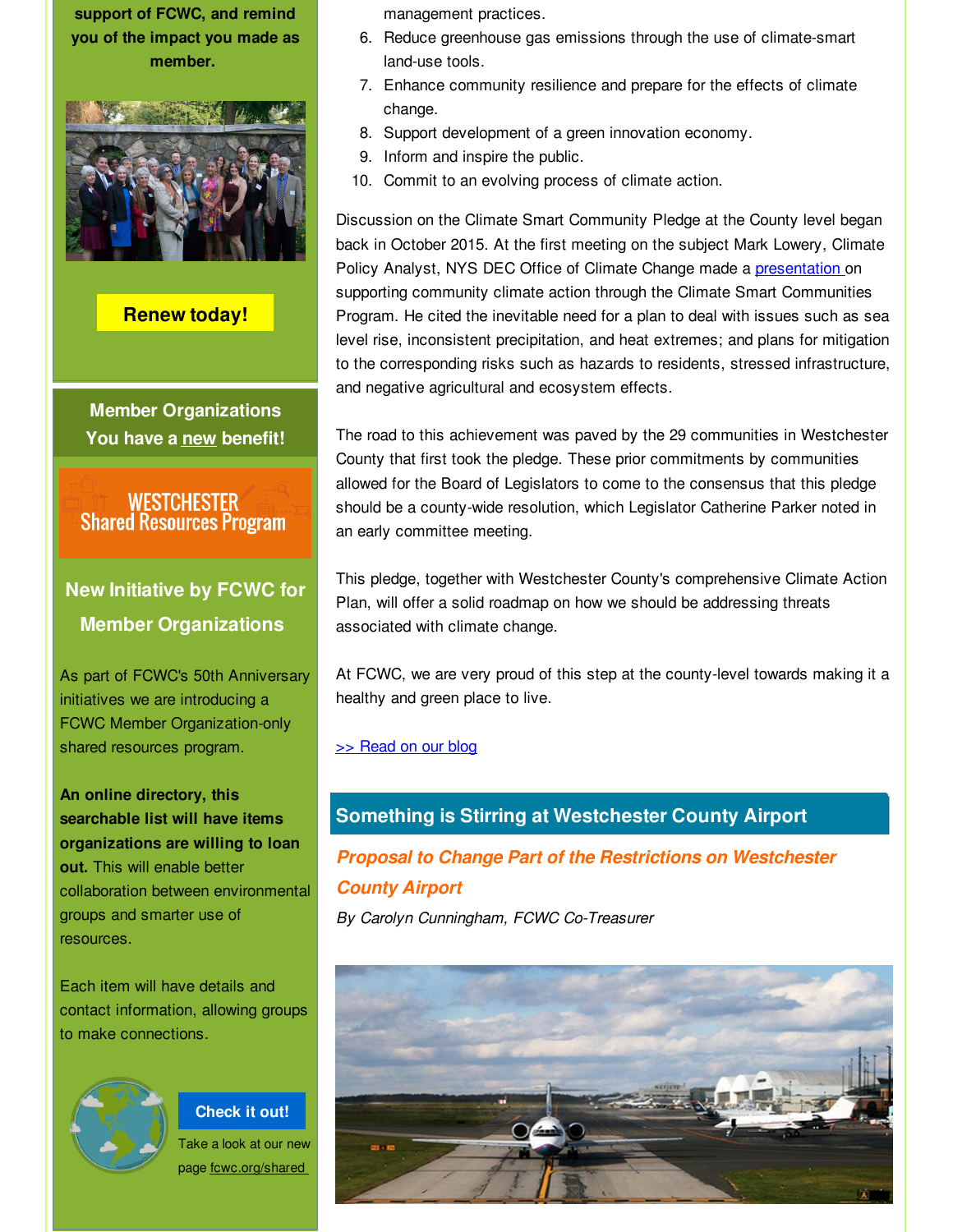**GIS Certificate Course at Purchase College**

# **Using Cloud Based Online GIS Platforms**

#### **Purchase College Certificate Program**

This course will introduce students to a geospatial software and data available on "the web" - much of which is freely available and can be used to support a wide range of government and community-based GIS mapping efforts.

# **Registration, course syllabus, and other information is available using [this](http://r20.rs6.net/tn.jsp?f=001xTfIs1d_8rqinkVslYsxYTq23kTBj8G8BXUyUMYgwrO9nI5eV8VLUsRdymcn2CU5WnsaVldgWEfap-9t1NKCSllmRyAVCspoWpDzjRripD2QzULFI17TgQF2aRJyMqLyANVeVYwem1nKopyHuWjp-wNIFdeaE5FlsM-dvHgXW_f3HaysPJwwhNNiSIshb4qqUYQuGql76GeWHoJsOih3RNRhV81tTnsl3cHqCLI5mgU3fRQQfGMC-x6vg7ZbatZeJx2LeM-Va6fSKFIy5VAUbw==&c=&ch=) link.**

Semester starting: February 23rd, 2016



**Teatown's 2016 EagleFest Tickets On Sale Now!**



**Saturday, February 6th**

The County Executive has recently proposed to the Board of Legislators (BOL) to adjust how the passenger cap on how commercial passengers - in place since 1984 - will be measured. Instead of having a limit of 240 passengers for every half hour, the 240 passenger restriction will be averaged across the whole 24-hour day. This will create a bank of potentially 11,520 passengers a day, and can be drawn on in peak times allowing the airlines to exceed the 240 current passenger per half hour limit. The cap of 4 commercial flights per half hour appears to remain the same.

The following history of Westchester County Airport explains FCWC's concerns with this proposal. We believe this proposal should have a full environmental review to explore the range of impacts it may engender; and - more data is needed on the current numbers of commercial flights and passengers per day and per hour to better understand the potential increased impacts. Finally, the danger of changing even part of the current restrictions that have been "grandfathered" by the FAA, and are so beneficial to the County's environment and quality of life, needs to be explored, and assurances must be made before the BOL should consider changing anything.

#### **History:**

Westchester County Airport (WCA) was built during the 1940s as a small airport for National Guard use, well before strong environmental regulation was the norm. By the early 1980s commercial use of the airport had grown so much that noise from the flights was affecting residents for miles around WCA, especially at night. The increased level of disturbance caused Westchester County to pursue a mandatory curfew at the airport - an action that was met by a suit that the County lost. The court maintained that the County did not have adequate evidence of the noise problem at that time, which was the impetus for the current noise monitoring program at the airport.

After the court imposed an injunction, the commercial airlines settled in a voluntary legal agreement meant to address the public's concerns. The 1984 agreement placed a limit on the numbers of flights and passengers at the airport, restricting the airlines to 4 operations and 240 passengers per half hour. This agreement, came to be known as the TCA (the "Terminal Capacity Agreement"), was finally written into the county code as a law in 2004 (now known as TUR "Terminal Use Restrictions"). The vote on this law was passed unanimously by the Board of Legislators (BOL), including then Legislator Astorino.

The 2004 TUR law continues to limit WCA's growth, protect Westchester's environment, property values, and keeps the area around the airport "livable." The current restrictions at WCA would not be permitted now by the FAA, since a federal law in 1990 preempted all local control of size of airports. But since ours predated the 1990 law, our restrictions have been "grandfathered" (and permitted) under the law.

#### **A Slippery Slope:**

The expansion of an airport facility results in increased noise and air pollution,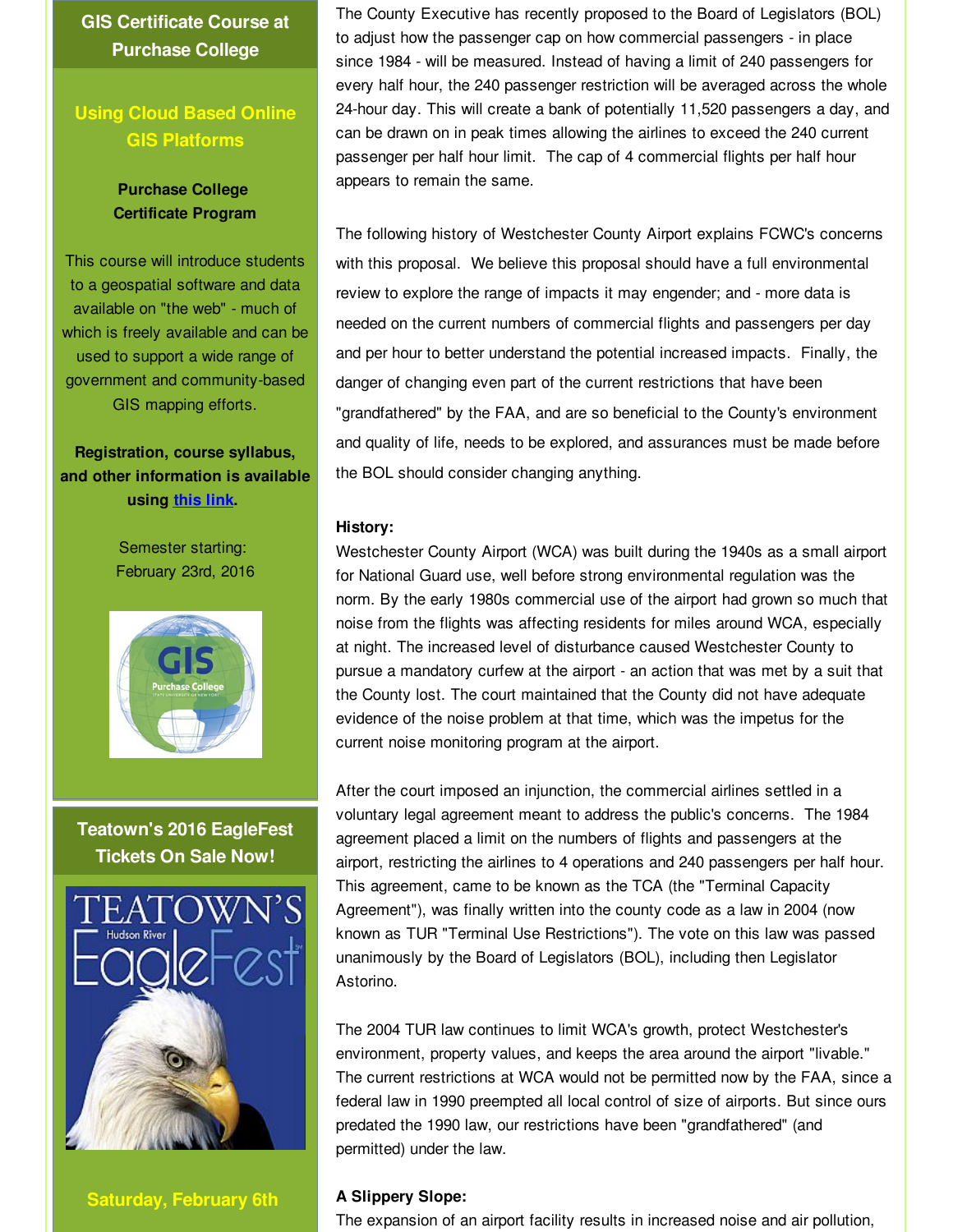**Eagle Headquarters: Croton Point Park**

Grammy award-winning musician, entertainer, singer-songwriter TOM CHAPIN to perform at EagleFest this year!

**Stop by FCWC's table to say hi!**

**Discounted Pre-Sale General Admission tickets available**

**Get your [tickets](http://r20.rs6.net/tn.jsp?f=001xTfIs1d_8rqinkVslYsxYTq23kTBj8G8BXUyUMYgwrO9nI5eV8VLUsRdymcn2CU5-cO-al-Jw1K0ShFWuaY8xlAdzHEuFgZRsbOjjaYmk7q0kuqjyklssn-m9dNqjGRlid3gJ0aj_rIjx1RN5cx3C6e3wv2Sajaw-eIoWNJFzuARpmV7WtWCgDqnIWsRRjPmjb3j-Zb7ybPIQNQxaCkgM0aVTX6QMS4BzqHgSe2J1hHfRPXzDSse9wCOsg4nj36loTOEXeaQuWOPkKgUW3n7Zkr3efltSCabJfVN_m3CHX1ppr3oQWNTlv5Zzvk5pxYwxwj_52Lm-XTnN0c9Q08hYxoDLNb952Fz_CR1umiXnUNNhsASHnMJ-AR8noZ7lJo9qfNEs29u-tn-kFLSPCSmsqZ8M_VvdKDu73HNE4hrQtU=&c=&ch=) today!**

**Cuomo to boost environmental fund**

# **Making News: New Investment in**

**the Environmental Protection Fund**

Governor Cuomo announced this week, a bold multi-part commitment to clean water and reliable infrastructure as he unveiled parts of his upcoming state budget proposal. A historic \$300 million budget for the Environmental Protection Fund and \$100 million for water infrastructure investments

**Via LoHud**

**Read Full [Article](http://r20.rs6.net/tn.jsp?f=001xTfIs1d_8rqinkVslYsxYTq23kTBj8G8BXUyUMYgwrO9nI5eV8VLUsRdymcn2CU5Zs__P0vrBN0sf3kuDCwf1_21LciEirRgFww_3kKLNDTJJp1SmFLhLBG-QZyDC-ji9p99TzrqwAmns_ei0GeC8np8Q1FA4wMFwcd2-8CNQcaWufQ3bRuWqnijYeDVbsHAy0hPzSw35C3Ynil2782UeR5uVgbdPW_iSLZWcw9jGHCHF02yzDv5FW2DgUY4yNt5QAuwTd7f9D_s1J6mvULAUdu1bJ7l4hwTuUjO8EO4xEO2lgx8FQL3eQ==&c=&ch=)**

storm water drainage from increased paved surfaces, cutting of trees, and in the case of WCA, disturbance of the Kensico buffer zone and possible spills of deicing fluids into the reservoir (spills have already occurred).

However, it is most important to remember that once the current law is changed there is no going back; future amendments may occur, such as removing the cap on the number of planes or "operations" per half hour. This proposal may open the door to removal of all or part of the FAA-grandfathered status.

FCWC will be looking for others to get involved. If you are interested and wish to learn more, or have any questions, you can call our office at (914) 422-4053.

# **Wrap-Up of 2016 County Budget**

#### **Final 2016 Westchester County Budget**

By Kate Munz, Member Relations Coordinator

On December 18th, 2015 the County Executive signed the 2016 County Budget, setting the course for spending this year. Hotly contested, the County Executive's original proposal for the 2016 budget included deep slashes to many public services, with conservation being one of the biggest targets.

The original proposed plan laid out cuts to 14 positions between the Department of Conservation and Department of Planning, including all of the county park curators and five members of the planning staff; and it reduced support for environmental organizations such as the Greenburgh Nature Center. Additionally, the plan would jeopardize groups offering legal services for Westchester's poorest residents and county-supported art programs by drastically cutting funding.

But now, after three lengthy and passionate public hearings, the final 2016 County Budget has been signed, which contained mostly good news. All currently filled Curator positions were reinstated, ensuring that for at least one more year residents will get to enjoy the fun and necessary nature programming. Unfortunately though, Lenoir Nature Preserve did not receive its full-time curator, only one year after it was filled, and neither did Croton Point Park. All five planning positions that were slated to be cut were also reinstated. Additionally, Greenburgh Nature Center received 70% of their expected income from the County.

We were also pleased to see that many of the other worthy causes also had funding restored, these included issues such as affordable legal services and art programs.

The advocacy and passion of the entire community, especially from those with deep connections to the County Parks, certainly helped to make sure these positions were included in the final 2016 County budget. We thank everyone who wrote an email, made a phone call, signed a petition, or spoke at the public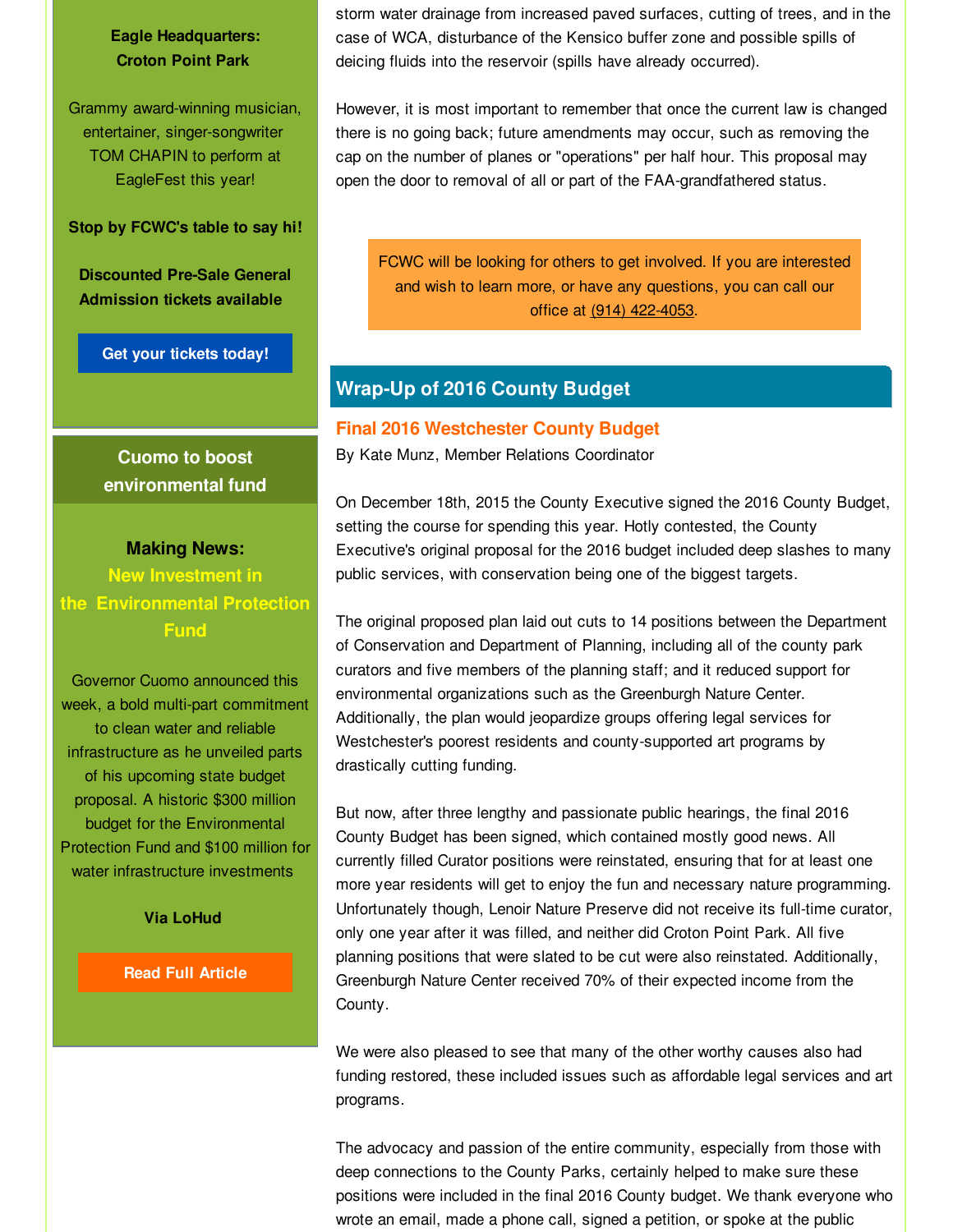hearings. Your voices made a difference!

>> [Read](http://r20.rs6.net/tn.jsp?f=001xTfIs1d_8rqinkVslYsxYTq23kTBj8G8BXUyUMYgwrO9nI5eV8VLUsRdymcn2CU5QXfzPHzUTievvy97kKV7YGcrueGaFiCB6EhkUg-kbuGryh_keA9R-MitbNQJLDtyMX5RJpayjPWscRin2JMV7puVliVyvKFU0gMbe_If80Tx_cLbnLVYd-0-L-kyh4nOUCj_LVfZMh3SvVspyAeesrLNJ4KY5RrfpRrSamSS8ozyOWiNXWLFtQ==&c=&ch=) on our blog

#### **UPCOMING EVENTS**

For a full list of our member organization's events and happenings, check out our Federation Calendar at [www.fcwc.org/calendar](http://r20.rs6.net/tn.jsp?f=001xTfIs1d_8rqinkVslYsxYTq23kTBj8G8BXUyUMYgwrO9nI5eV8VLUoWlTnFBl9KXb1okw0z9fUb4OILwoy1ppBrRQNrJeD6_y6EQs7jnLdiKR6ZpE4T8QdOwgz33HRF44dNqC5t1EgfQMD4fxW58keTo-y-2xdqbI6UZYuq1Joox44zxlkwFmATfG8hM_jFX&c=&ch=). Remember to always confirm events before attending. Check back regularly as we are always updating.

#### **Walkable Westchester with Jane Daniels**

*Sponsored by:* Bedford Audubon and the Friends of FDR State Park *When:* Wednesday, January 13, 7PM *Where:* Katonah Village Library, 26 Bedford Road, Katonah

Bedford Audubon and the Friends of FDR State Park Welcome Jane and Walt Daniels for Free Public Lecture on Walkable Westchester. Refreshments will be served at 7 pm and the lecture will begin at 7:30 in the Garden Room. No registration is necessary. Please bring a reusable mug to help us reduce our ecological footprint. For more information visit [www.bedfordaudubon.org/events.html](http://r20.rs6.net/tn.jsp?f=001xTfIs1d_8rqinkVslYsxYTq23kTBj8G8BXUyUMYgwrO9nI5eV8VLUkN5lxVBHmuU-zgTA3Qs3ZqGUrVqRpPelLP3H6Izutv5oYZCgsRkyH69zhVA33YH8XrghV_7cERyydRnVmUagHL_ivtMuCXu7pUuu8UnmY_CCYOZCv55e-GNzHonqmGgJ6Zky8HJVdXH&c=&ch=).

#### **The State of the Climate of New York: March and Rally**

*Co-Sponsored by:* Grassroots Environmental Education and many others *When:* Wednesday, January 13, 10:30AM *Where:* West Capitol Park, Albany, NY

New York needs to invest in energy conservation, energy reduction, wind, solar and geothermal (e.g., heat pumps) not oil, gas, coal, fossil fuel infrastructure, or nukes. Join other advocates as the Governor delivers his formal address. Information about buses can be found [here](http://r20.rs6.net/tn.jsp?f=001xTfIs1d_8rqinkVslYsxYTq23kTBj8G8BXUyUMYgwrO9nI5eV8VLUoTIrs2LArhCUDhDQ_jKInwhNB6anuVP1Z2vycBL8bf6pbdFKKPLV0aEYUTaTBNviLqhX9Mfy_vK4aKi04CDQbfuHQrja64z75p0MwMCibuYIRIVnIOPJkkYiGpU4jBTXiLGIdy_4mimROgPpit6UeUzT1eRzhQN_uYdFbEDs3J_7L8X3tjgDq1Vsl_k6ZPgjrsJ6bD49zORQPpugeLG9XV5_gJ3lcZpzw==&c=&ch=).To learn more visit [http://gelfny.org/](http://r20.rs6.net/tn.jsp?f=001xTfIs1d_8rqinkVslYsxYTq23kTBj8G8BXUyUMYgwrO9nI5eV8VLUoTIrs2LArhC2CpiLNKu7cpqkuMR2Dq21NuQqKiSVq8GfXhHbk2BuEICAGqgp81tDIZM6vW3pb_SE_dMCS3f2FVRx_Pge2wBY-mqrpj9PFYkwpspZBCetI4=&c=&ch=).

# **From Behind the Plow: Berry Brook Farm and Rivertowns Farm Markets Bring the Field To Your Table**

S*ponsored by:* Sierra Club Lower Hudson Valley and Greenburgh Nature Center *When:* Wednesday, January 13, 7PM *Where:* Greenburgh Nature Center, 99 Dromore Road, Scarsdale

How are small local farms transforming our food system to bring fresher, healthier, more diverse and delicious food to our tables? Why are loyal customers coming to Rivertowns Farm Markets through rainy springs and sweltering summers? How does a CSA fit into this mix to enable farmers to feed their own family as well as the community? Enjoy a taste of winter produce and have the opportunity to sign up for a CSA share! Program in partnership with GNC. Refreshments by Sierra Club at 7:00, program starts at 7:30. For more information [www.sierraLowerHudson.org](http://r20.rs6.net/tn.jsp?f=001xTfIs1d_8rqinkVslYsxYTq23kTBj8G8BXUyUMYgwrO9nI5eV8VLUsRdymcn2CU5x2f6MXFYBF_iWLuTg5PC1giJfLBDpncs3YH3TvcuWRbo3wsLAueQu4P0ewPy15ubfxdqm_TYCf6jPdgzgmqQN6WAK-ihUobN26Q62eFm8W66hKOkWm0d3A==&c=&ch=).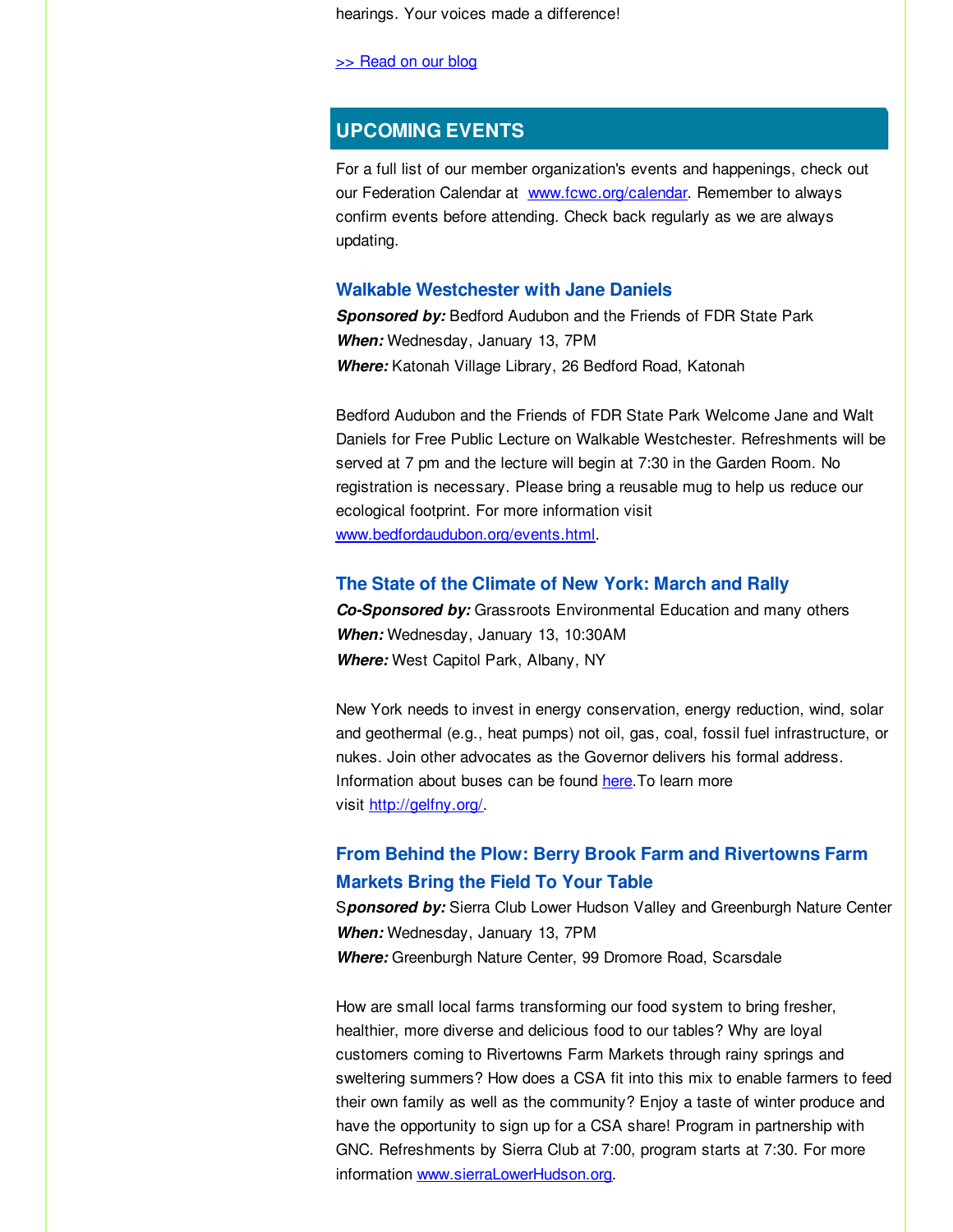#### **Movie Night: The Marion Lake Story**

*Sponsored by:* Saw Mill River Audubon *When:* Thursday, January 14, 7PM *Where:* Black Cow Coffee House, Croton-on Hudson, NY

Shot over a seven year period, The Marion Lake Story tells the compelling story of how a community on the east end of Long Island, N.Y. came together to clear their lake of the highly invasive phragmites. They educated themselves, raised money, hired wetlands biologist Steve Marino to plan the eradication, and the result is a bio-diverse habitat for native birds, plants and rare turtles. Running time is 28 min. Stay for an informal discussion afterwards with local people working on invasive species control in Croton and elsewhere in northern Westchester.Find out how to identify and control invasive plants on your own property and local efforts you can join to remove invasive species in Audubon sanctuaries and local parks. For more info click [here](http://r20.rs6.net/tn.jsp?f=001xTfIs1d_8rqinkVslYsxYTq23kTBj8G8BXUyUMYgwrO9nI5eV8VLUoLEdmu2eKXljdmxNpZtfKfcmFIe-SXVNGmu-xSxR8SE4pmsLFANsJ6XKYTaX17wqOM0AbZ5C756ZJtYBtwPTdvySWbC9PTx2DXr6ZNEh48VvdT0Rw0CyeXRCB3A3aNGvNyu1UMJCunD&c=&ch=).

#### **Winter Wildlife**

**Sponsored by: Greenburgh Nature Center** *When:* Saturday, January 30, 2PM *Where:* Greenburgh Nature Center, 99 Dromore Road, Scarsdale

A naturalist introduces some of the Nature Center animals with a focus on winter survival techniques. This entertaining and informative program allows visitors to hear, see, smell and touch many of our fascinating, furry, feathered and scaly friends. Recommended for ages 5 and over. Members \$5/person, Non-members \$8/person. For more information [http://greenburghnaturecenter.org](http://r20.rs6.net/tn.jsp?f=001xTfIs1d_8rqinkVslYsxYTq23kTBj8G8BXUyUMYgwrO9nI5eV8VLUkN5lxVBHmuUSEvTC-YFRNY7hA5T4hunUmJ0XreOvYK9qpmsp1sbbuQDZn0DrlznWSa3mGIFSm1C5vWiLigBVAXf4uRr69ZLPLCWsoGu73wE5M9m2GBfLdeJWO7tSpLE9RpYFHFfAc7IqUMI5WPgyrIwSc6Ecsm4RiNtl-ZhiFrT3EpB6kUQdvw=&c=&ch=).

#### **Guided Bird Walk**

*Sponsored by:* Committee to Save the Bird Homestead *When:* Saturday, January 30, 3PM *Where:*624 Milton Road, Rye, NY

Join us for a special guided bird walk. Christopher Mignone, Vice President of Central Westchester Audubon, will lead an indoor walk using the beautiful photographs of birds by Nadia Valla on exhibit, followed by an outdoor walk on the adjoining Meeting House and Bird Homestead grounds. Admission free. Donations gratefully accepted.

#### **Hudson River Eaglefest**

**Sponsored by: Teatown Lake Reservation** *When:* Saturday, February 6 9AM- 4PM (snow date Sunday, February 7) *Where:* Croton Point Park

So much to do at EagleFest! Local musical acts performing in the Eaglet Stage tent including a performance by Grammy award-winning singer songwriter Tom Chapin \* Numerous viewing sites all along the Hudson River \* Bus Tours to viewing sites \* Children's activities & storytelling \* 25 participating environmental